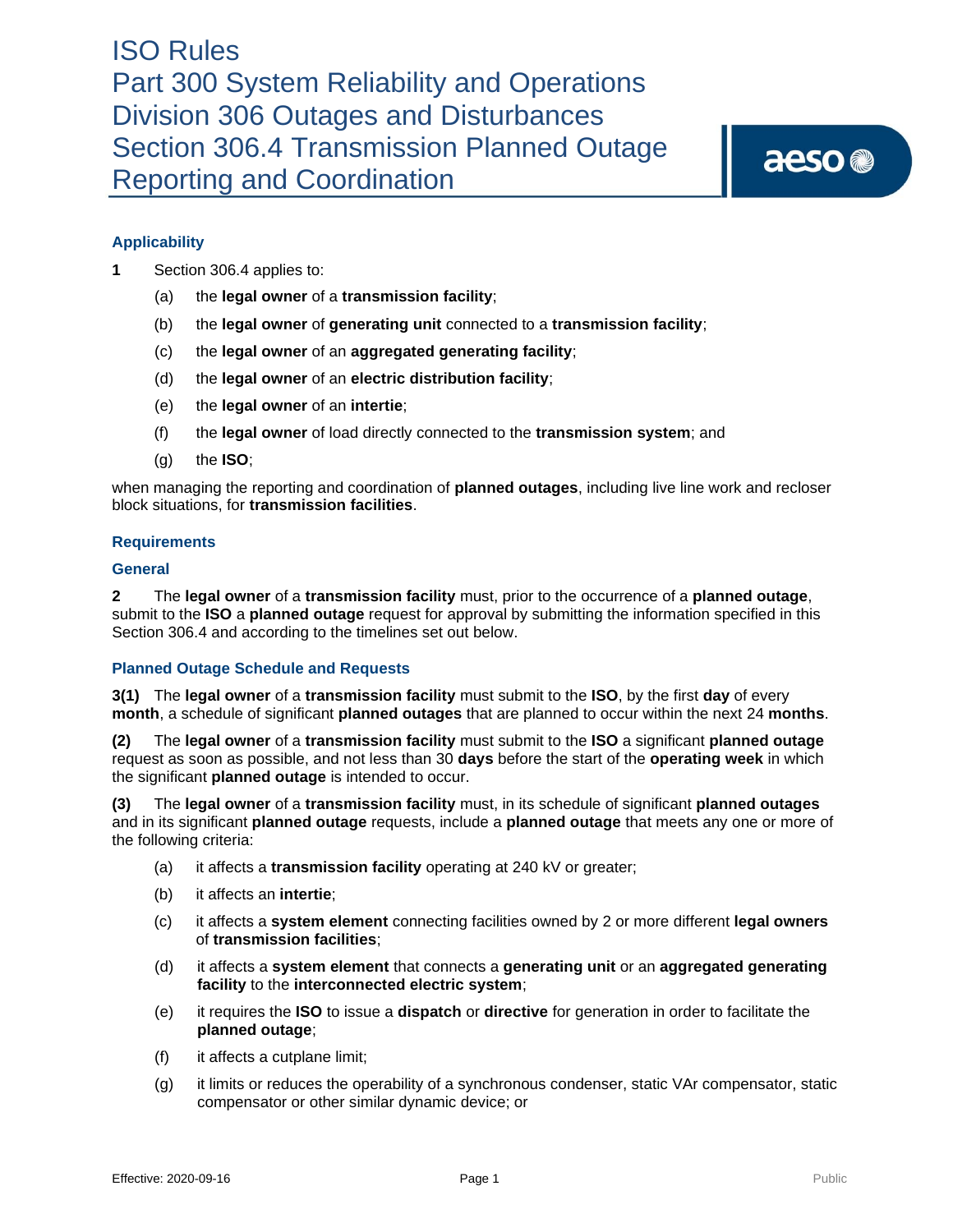# ISO Rules Part 300 System Reliability and Operations Division 306 Outages and Disturbances Section 306.4 Transmission Planned Outage Reporting and Coordination

(h) it affects high voltage direct current facilities.

**(4)** The **legal owner** of a **transmission facility** must submit to the **ISO** a non-significant **planned outage** request no later than 12:00 noon on Tuesday in the week before the **operating week** in which the non-significant **planned outage** is intended to occur.

**(5)** The **legal owner** of a **transmission facility** must, on the Tuesday before each **operating week** and prior to 12:00 noon, resubmit to the **ISO** all **planned outage** requests that the **legal owner** intends to conduct in the following **operating week**.

## **Changes to Requests and Cancellations**

**4(1)** The **legal owner** of a **transmission facility** must submit to the **ISO** any changes to a previously submitted **planned outage** request, including cancellations, as soon as possible, and no later than 10:00 am on the **business day** before the first **day** impacted by the intended change to the previously submitted **planned outage** request.

**(2)** The **legal owner** of a **transmission facility** must, if it is unable to comply with subsection 4(1), submit to the **ISO** a cancellation of a **planned outage** request as soon as possible after the deadline set out in subsection 4(1), and provide a reason as to why it was unable to submit the cancellation by that deadline.

## **Outage Pre-Work and Information**

**5(1)** The **legal owner** of a **transmission facility** must, prior to submitting to the **ISO** any **planned outage** request or a change to a previously submitted **planned outage** request:

- (a) coordinate the **planned outage** with other affected **legal owners**;
- (b) perform a **contingency** assessment of the **planned outage**, considering conditions throughout the duration of the **planned outage,** and develop plans to mitigate any concerns identified; and
- (c) determine the **planned outage** does not conflict with any other **planned outage**.

**(2)** The **legal owner** of a **transmission facility** must, as part of any **planned outage** request, provide **planned outage** information to the **ISO** in the form the **ISO** specifies, including the following:

- (a) the **transmission facility** being taken out of service;
- (b) dates and times, indicating the start of switching to isolate a facility and the end of switching to return the facility to service;
- (c) nature of work and any related **system elements** that will be affected;
- (d) details of the **contingency** assessment and any mitigation plans;
- (e) confirmation of coordination with all affected **legal owners**;
- (f) isolation points energized at greater than 25 kV; and
- (g) time to restore the **transmission facility** in an emergency.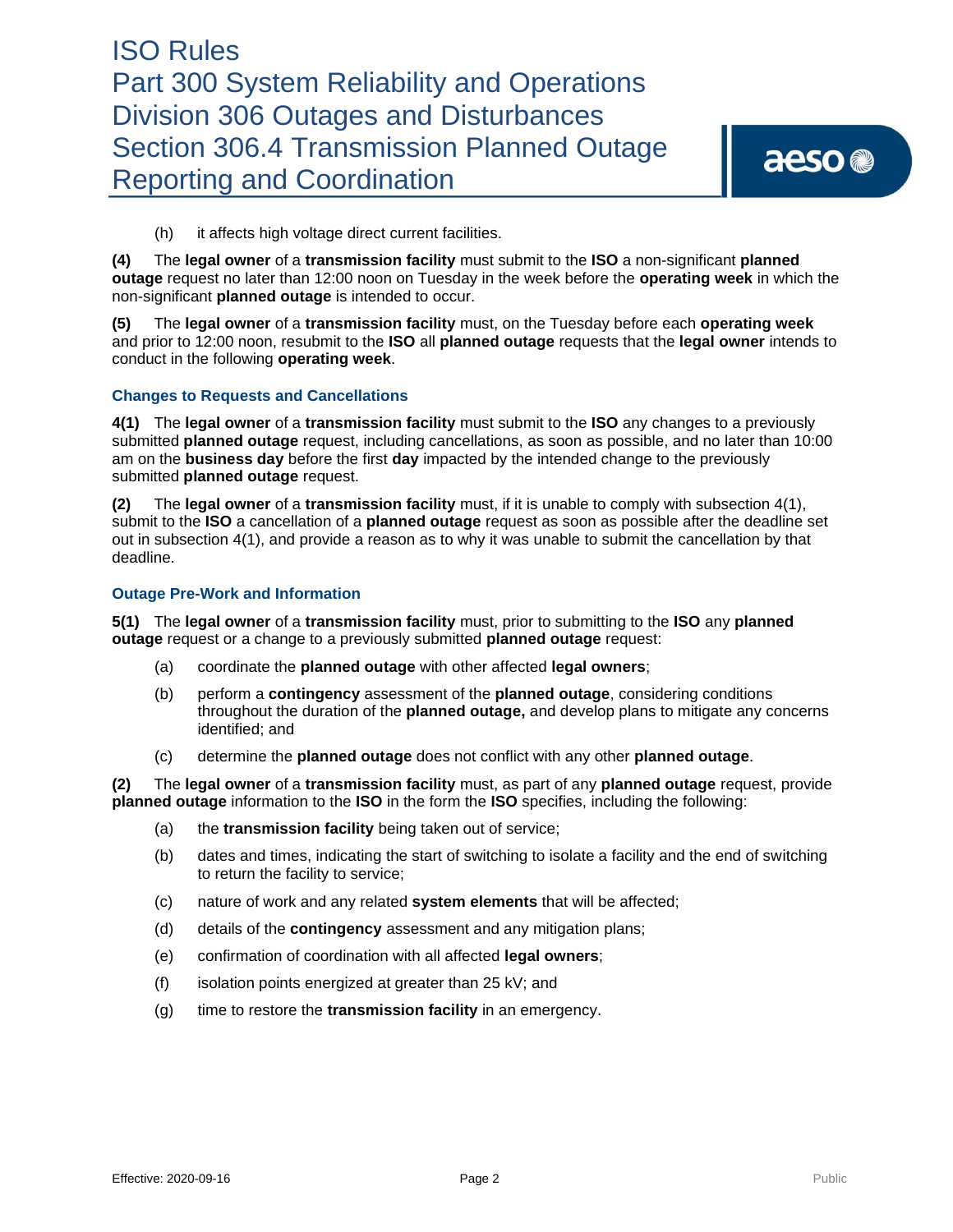## **ISO Assessments**

**6(1)** The **ISO** must, no later than the start of the **operating week** in which the **planned outage** is to occur, assess:

- (a) in the case of a significant **planned outage**:
	- (i) a **planned outage** request submitted prior to 90 **days** before the start of the **operating week** in which the **planned outage** is to occur; and
	- (ii) a change to a **planned outage** request, previously submitted pursuant to subsection 6(1)(a)(i), that is submitted prior to 30 **days** before the start of the **operating week** in which the change is to occur; and
- (b) in the case of a non-significant **planned outage**, a **planned outage** request, and any change to such request, that is submitted prior to 12:00 noon on Tuesday in the week before the **operating week** in which the **planned outage** or the change, as applicable, is to occur.

**(2)** The **ISO** may assess a change to a **planned outage** request that is submitted in accordance with subsection 4, but that is submitted later than the timelines specified in subsection 6(1).

**(3)** The **ISO** must, if it assesses a **planned outage** request or any change to such request, do so by taking into account:

- (a) the **reliability** of the **interconnected electric system**;
- (b) potential impacts to **market participants**;
- (c) coordination of the **planned outage** with other affected **legal owners**; and
- (d) coordination of the **planned outage** with other anticipated conditions on the **interconnected electric system**.

## **ISO Approvals**

**7(1)** The **ISO** must approve a **planned outage** request or any changes to such request, excluding cancellations, if the **ISO**:

- (a) assesses the **planned outage** request, or any change to such request, as set out in subsection 6; and
- (b) determines that the **planned outage** can be conducted without adversely affecting the **reliability** of the system or the fair, efficient and openly competitive operation of the market.

**(2)** The **ISO** must, if it approves a **planned outage** request or any change to such request, communicate such approval via an approved outage report posted on the AESO website.

**(3)** The **ISO** must approve a **planned outage** request and any change to such request in order for the **planned outage** to proceed.

**(4)** The **ISO** may, based on real time **reliability** requirements of the **interconnected electric system**  and necessary **ISO** operational flexibility, cancel any **planned outage** it has already approved under subsection 7(1) by providing written or verbal notice to the **legal owner** of the **transmission facility**.